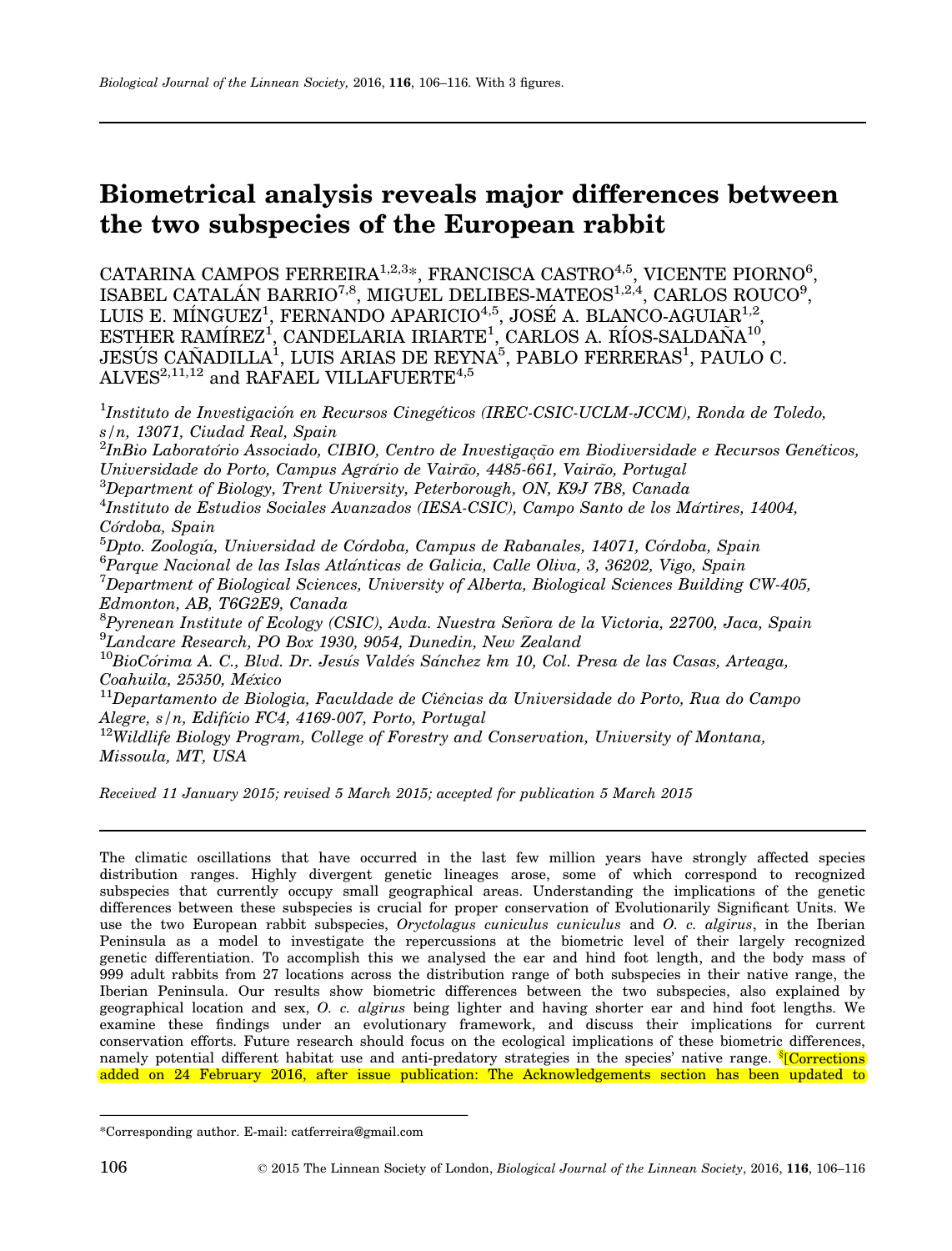reflect the funding support of  $C.F.$   $\odot$  2015 The Linnean Society of London, *Biological Journal of the Linnean* Society, 2015, 116, 106–116.

ADDITIONAL KEYWORDS: body mass – ear length – Evolutionarily Significant Units – hind foot length – lagomorphs – morphology – native range – Oryctolagus cuniculus algirus – Oryctolagus cuniculus cuniculus.

## INTRODUCTION

The climatic oscillations that have occurred in the last few million years are thought to have strongly affected the distribution ranges of species (Hewitt, 2000). In particular, Pleistocene climatic modifications were responsible for major changes in the location of refugia in southern Eurasia, which probably hosted temperate species during the last glaciations (Randi, 2007). The Iberian, Italian and Balkan peninsulas have been identified as the three main glacial refuge areas during the Pleistocene in Europe (Randi, 2007), acting as 'hotspots' of endemism and catalysts of speciation mechanisms as the result of geographical isolation (Bilton et al., 1998). This has given rise to highly divergent genetic lineages in several species, some of which correspond to recognized subspecies that currently occupy small geographical areas (Weiss & Ferrand, 2007). Maintaining the integrity of these lineages by conserving this high genetic diversity is imperative to deter ongoing biodiversity loss (O'Brien & Mayr, 1991; Hey et al., 2003).

The European rabbit (Oryctolagus cuniculus Linnaeus, 1758) is a native species from the Iberian Peninsula (Ferrand, 2008), which was historically very abundant. The species is the sole representative of its genus and it is considered a keystone species in Iberian Mediterranean ecosystems, particularly for its importance in the trophic ecology of these communities and its role as an ecosystem engineer (reviewed by Delibes-Mateos et al., 2008a). Molecular data have recurrently confirmed the existence of two divergent rabbit groups (Biju-Duval et al., 1991; Branco, Ferrand & Monnerot, 2000; Carneiro et al., 2013, 2014), corresponding to the two known subspecies: O. c. cuniculus and O. c. algirus. The divergence between the two rabbit subspecies, detected at multiple loci (e.g. Geraldes, Ferrand & Nachman, 2006; Carneiro et al., 2010, 2013) and at the genomic level (Carneiro et al., 2014), suggests that they have evolved independently for a long time, after splitting approximately 2 Mya during the Quaternary glaciations (Ferrand, 2008). During this period, both subspecies remained in allopatry in two glacial refugia (Branco et al., 2002), one located in the southernmost tip of Iberia and the other in the eastern Mediterranean coast of Spain and the Ebro valley (Ferrand, 2008). After glaciations, rabbit populations from the two subspecies expanded their ranges, tracking the amelioration of climatic conditions from both the southwestern and the eastern refuges in the direction of central Iberia (Branco et al., 2002). Currently, the two rabbit subspecies are distributed in parapatry in the central part of the Iberian Peninsula, where they also hybridize (Branco et al., 2000, 2002; Geraldes et al., 2006, 2008; Carneiro, Ferrand & Nachman, 2009; Carneiro et al., 2010, 2013; Fig. 1). Despite the existence of a postglacial contact zone (Branco et al., 2000, 2002) the subspecies algirus is mainly restricted to the western portion of the Iberian Peninsula whereas the subspecies cuniculus is distributed towards the north-east (Fig. 1).

The intraspecific taxonomy of the European rabbit is supported not only genetically, but also by parasitological (Launay & Beaucournu, 1982; Beaucournu & Marquez, 1987; Beaucournu & Launay, 1990) and reproductive studies (Gonçalves, Alves & Rocha, 2002). However, morphological evidence is quite scarce and ambiguous. For example, Sharples, Fa & Bell (1996) found only slight differences in cranial measurements between the two subspecies that they considered to be insufficient to separate the European rabbit into distinct groups. Conversely, Villafuerte (2002) described that the asymptotic body mass was largely non-overlapping between the two subspecies with O. c. cuniculus being heavier than O. c. algirus. Nevertheless, the demonstration of such morphological differences between rabbit subspecies has relied on only a small sample of Iberian populations that included individuals not genetically validated as belonging to one or the other subspecies.

Identifying units below the species level that differ in their genetic and ecological characteristics is of great importance to understand their biology and to adjust the corresponding conservation or management actions. One common approach in this respect is the definition of Evolutionarily Significant Units (ESUs; Moritz, 1999), of populations that should be managed separately to prioritize conservation efforts. In genetic terms, ESUs have been defined as populations that have substantial reproductive isolation which has led to adaptive differences. However, it has been suggested that ecological differentiation should also be taken into account when defining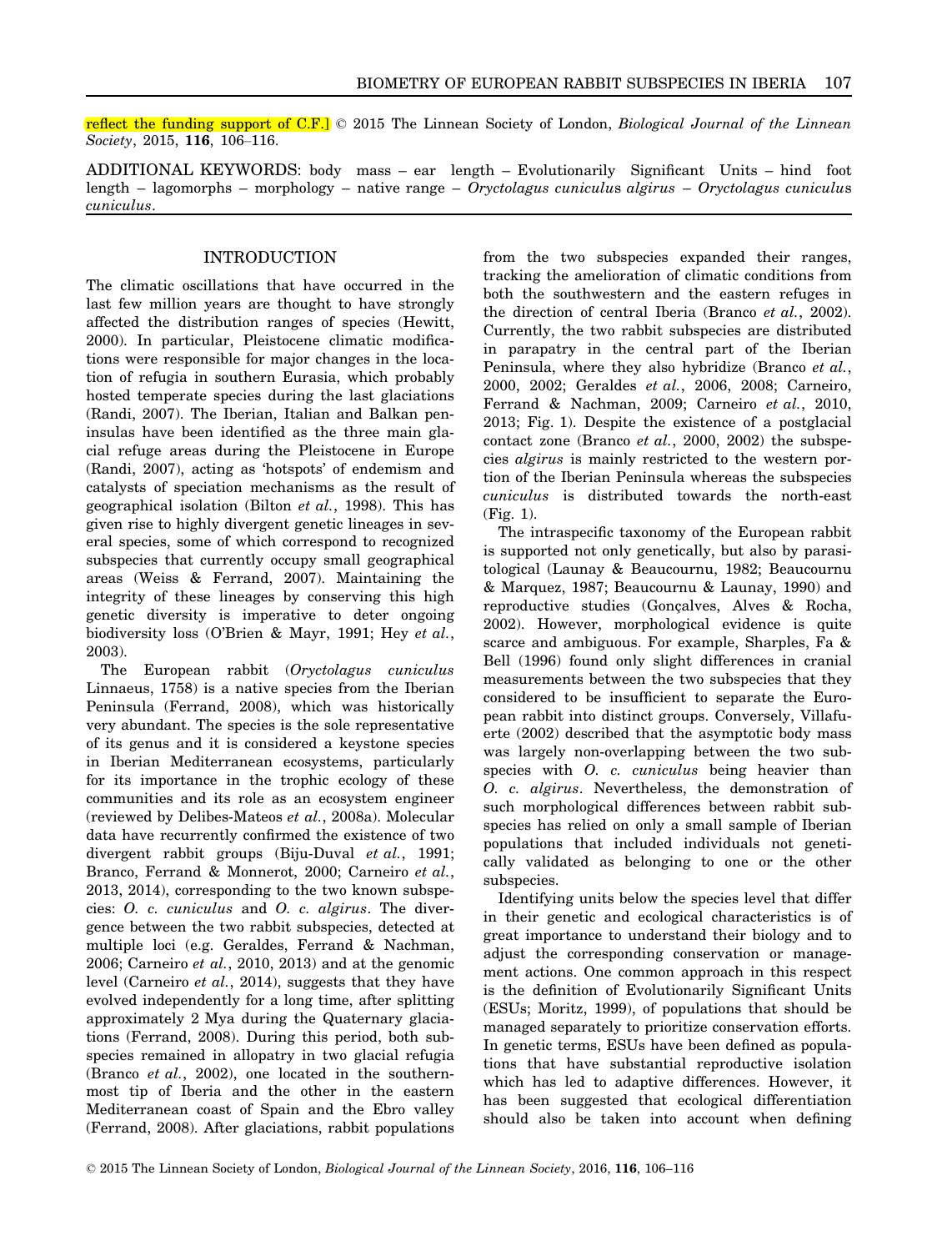

Figure 1. Distribution of European rabbit biometric data collected in the Iberian Peninsula, from 1989 to 2011, according to the proposed division of subspecies (light grey  $O$ . c. algirus, secondary contact zone and dark grey  $O$ . c. cuniculus; Carneiro et al., 2013). Note: numbers correspond to populations (Province), as follows: 1, Agullent (Valencia); 2, Arguedas (Navarra); 3, Bellus (Valencia); 4, Cabreira (Vieira do Minho); 5, Caparroso (Navarra); 6, Cirauqui (Navarra); 7, L'Algaida, Doñana (Huelva); 8, Estômbar (Portimão); 9, Aguilar de la Frontera (Córdoba); 10, Vigo (Galicia); 11, La Garganta (Ciudad Real); 12, Jaraguas (Valencia); 13, Larraga (Navarra); 14, Los Corrales (Valencia); 15, Las Lomas (Cadiz); 16, Lucient (Valencia); 17, Melonares (Sevilla); 18, Minaya (Albacete); 19, Moriles (Córdoba); 20, Montaverner (Valencia); 21, Navarra (Navarra); 22, Ontinyent (Valencia); 23, Pina de Ebro (Zaragoza); 24, La Roda (Albacete); 25, Pernes (Santarém); 26, Tudela (Navarra); 27, Vila Viçosa (Vila Viçosa).

units of management (Crandall et al., 2000). Proper delimitation of these units is of particular interest when the species or differentiated populations of the species under management are frequently translocated, due to the risks associated with the admixture of populations with different genetic characteristics and the subsequent outbreeding depression. European rabbit populations are intensively managed in the Iberian Peninsula (e.g. Ferreira et al., 2014), and restocking with translocated or captive-reared individuals is a frequent strategy that has raised concerns about artificial alteration of the genetic structure of the species (Delibes-Mateos et al., 2008b). Understanding the implications of the genetic differences between rabbit subspecies is crucial for proper management of the species and the conservation of rabbit ESUs. A first step to understand the differences between rabbit subspecies is the study of possible biometric differences, as these dissimilarities may reflect adaptations to diverse environmental conditions.

The main goal of this study was to investigate if the genetic differentiation between the two European rabbit subspecies is reflected in biometric differences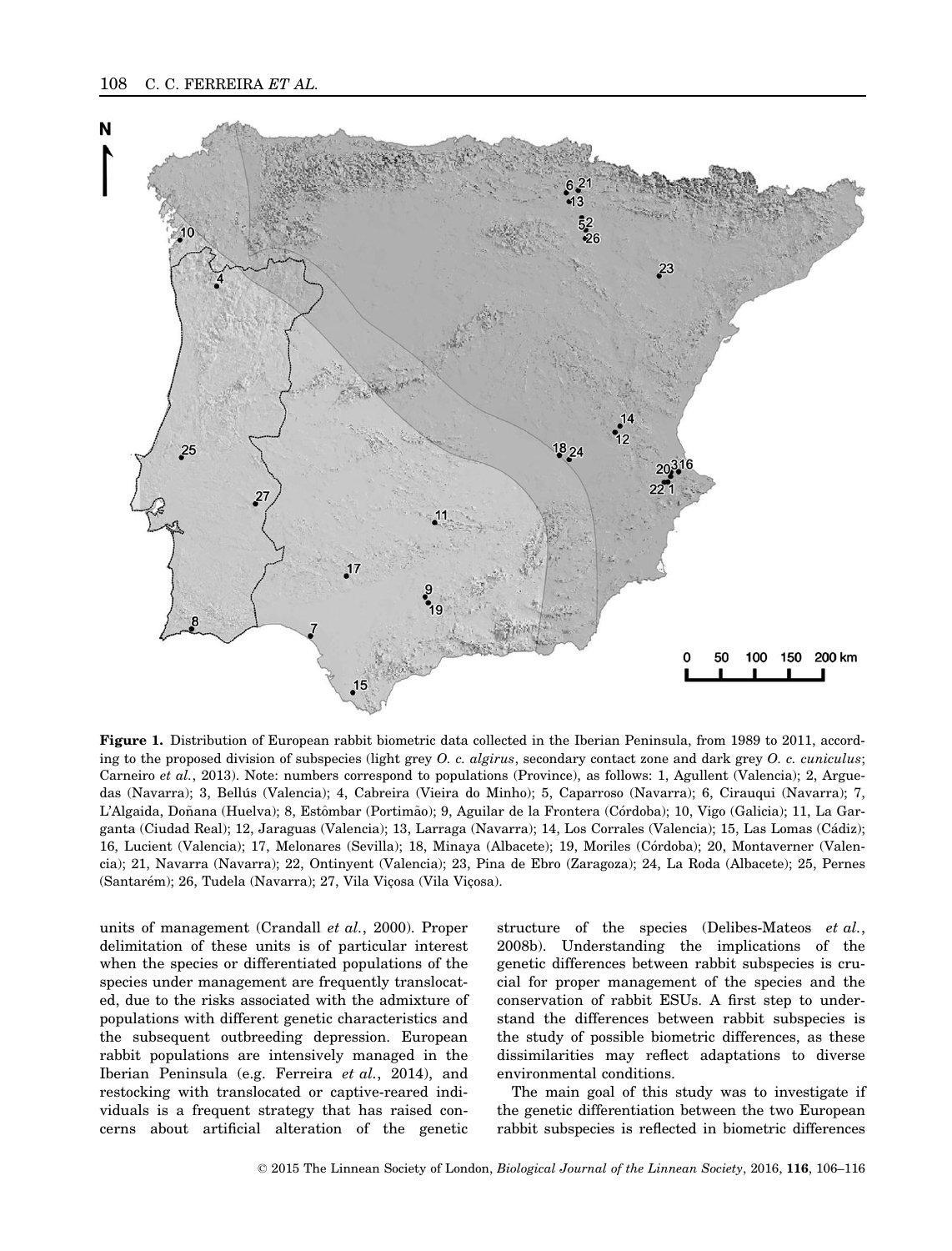within their native range, the Iberian Peninsula. Our hypothesis is that such biometric differences exist and that they can be explained by the evolutionary history of the two subspecies and their geographical distribution.

### MATERIAL AND METHODS

Data on the European rabbit's biometry were collected from 27 sites located across the species distribution range in the Iberian Peninsula (Fig. 1). Data collection spanned an interval of 22 years (1989–2011) and comprised 999 individuals in total. Over this period, rabbits were collected using both scientific captures of live rabbits with ferrets (Mustela putorius Linnaeus, 1758) (i.e. ferreting with nets and traps), and in the course of regular game activities (i.e. rabbits killed with shotgun by hunters during the hunting season). All animal manipulations conducted in this work complied with the standards and procedures promulgated by the National Authorities legislation. Several different biometric measurements were taken over the 22 years of data collection but for the purposes of this study we considered ear and hind foot lengths (measured according to the protocol in the Supporting Information, Fig. S1) and body mass because they were the only ones consistent across populations. Sex was also determined for each individual rabbit. Only adult rabbits were included in the analyses. Rabbits were considered to be adults when their body mass (regardless of subspecies) exceeded the weight of the lightest individual showing signs of sexual maturity (scrotal tests for males and lactating and/or pregnant females, as assessed by inspection of mammary gland development and abdominal palpation; males  $> 750$  g and females > 900 g; Villafuerte, 1994). Pregnant and lactating adult females were also excluded from the statistical analyses of body mass, but were included in ear and hind foot length analyses. The potential for a non-detection of pregnant and/or lactating females in this study is considered very low because the method is very reliable. However, an error could have occurred for females in an early stage of pregnancy, although at this stage the variations in body mass would be negligible. We explicitly excluded populations from the known hybrid zone, as we were interested in assessing the morphological differences between the two subspecies as separate ESUs (Fig. 1). The subspecies to which each individual rabbit belonged was determined genetically for all individuals either specifically in this work or in previous studies; in all cases, this identification was based on three diagnostic loci located on cytochrome b, on the X and Y chromosomes (Branco  $et al.$ , 2000; Geraldes et al., 2006, 2008).

#### STATISTICAL ANALYSES

Mean  $(\pm SD)$  ear length, hind foot length and body mass were estimated for each sex, population and subspecies. To analyse the variables that determine the biometric differences between subspecies we used linear mixed models (LMMs) with a normal error structure and an identity link function. We built LMMs using ear length, hind foot length and body mass as the response variables, respectively. Initial models included the effects of site latitude and longitude, sex, and subspecies (A, O. c. algirus; B, O. c. cuniculus), and the two-way interactions between latitude and longitude, latitude and subspecies, and subspecies and sex. Two-way interactions reflected our biological understanding of the system and were included to account for potential non-linear spatial patterns (latitude  $\times$  longitude), differential responses of the subspecies to north–south gradients (latitude  $\times$  subspecies), and sex-related differences between the subspecies (sex  $\times$  subspecies). In the model for ear length, the independent effect of hind foot length was also included as a predictor variable to account for potential differences in rabbit size. Site and sampling year were included as random variables to account for data structure. When testing for multicollinearity among predictor variables, we found that latitude and longitude differed between subspecies in all cases  $(P > 0.6)$ ; in the model for ear length, hind foot length was also different between subspecies ( $P > 0.5$ ). To avoid problems due to collinearity (Graham, 2003), we computed a regression of subspecies against the problematic continuous variables, and in further analyses we replaced the former variables with the residuals from this regression. Having removed the variation due to subspecies, these residuals represent the unique contribution of latitude, longitude and hind foot length of subspecies-induced effects. Model selection followed a backward stepwise procedure based on Akaike's Information Criterion (AIC) and likelihood ratio tests (LRT); models with and without a certain variable were compared, and only variables that significantly improved model fit were retained in the final model for each response variable (Zuur et al., 2009). All modelling assumptions, including spatial autocorrelation, were checked through analyses of residuals (Zuur et al., 2009). All statistical analyses were performed using R 3.0.3 (R Core Team, 2014) and the packages ncf for building spatial correlograms and nlme for LMMs.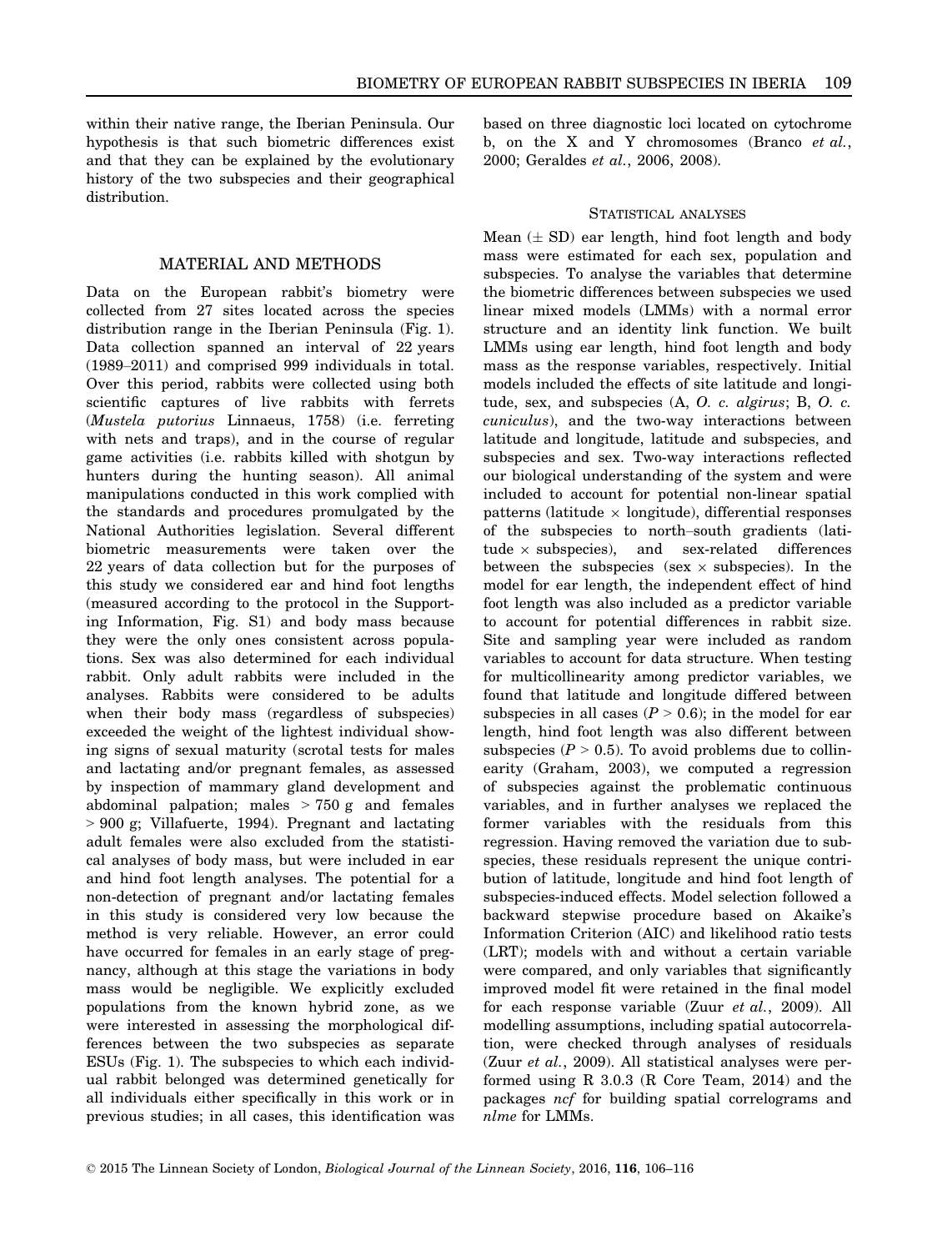**Table 1.** Means  $\pm$  SD for ear length, hind foot length and body mass, and respective sex ratio (F:M) of 999 adult European rabbits belonging to each of the two subspecies (A, Oryctolagus cuniculus algirus; B, O. c. cuniculus) from 27 sites sampled across the Iberian Peninsula

| Biometry              | Sub | Adult males          | $\boldsymbol{n}$ | Adult females      | $\boldsymbol{n}$ | All adults         | N   | F:M  |
|-----------------------|-----|----------------------|------------------|--------------------|------------------|--------------------|-----|------|
| Ear length $(mm)$     | A   | $72.62 \pm 5.71$     | 448              | $72.95 \pm 5.82$   | 304              | $72.76 \pm 5.75$   | 752 | 1.00 |
|                       | B   | $79.10 \pm 4.74$     | 117              | $78.38 + 4.89$     | 130              | $78.72 + 4.82$     | 247 | 0.99 |
| Hind foot length (mm) | A   | $56.22 \pm 3.47$     | 448              | $56.61 \pm 3.34$   | 304              | $56.38 \pm 3.42$   | 752 | 1.00 |
|                       | B   | $59.58 \pm 3.78$     | 117              | $59.34 \pm 2.71$   | 130              | $59.45 \pm 3.26$   | 247 | 0.99 |
| Body mass $(g)$       | A   | $1003.17 \pm 120.28$ | 448              | $1102.41 + 139.62$ | 304              | $1043.29 + 137.30$ | 752 | 1.10 |
|                       | B   | $1208.67 + 159.76$   | 117              | $1257.74 + 174.89$ | 130              | $1234.49 + 169.34$ | 247 | 1.04 |

#### **RESULTS**

Of the 999 rabbits analysed, 752 belonged to the subspecies O. c. algirus and 247 to O. c. cuniculus. Results showed marked biometric differences between the two subspecies (Table 1; for results per population and individual sex see Table S1). Overall, ear length (mean  $\pm$  SD) was shorter for adult O. c. algirus than for adult O. c. cuniculus (algirus  $=$  $72.76 \pm 5.75$  mm, *cuniculus* =  $78.72 \pm 4.82$  mm), and hind foot length followed the same pattern (algi $rus = 56.38 \pm 3.42$  mm, cuniculus = 59.45  $\pm$  3.26 mm; Table 1). Body mass was consistent with this trend, with *algirus* rabbits being lighter than *cuniculus*  $(algirus = 1043.29 \pm 137.30$  g, cuniculus = 1234.49  $\pm$ 169.34 g; Table 1).

The final model for ear length included the independent effect of latitude, longitude, subspecies and hind foot length as significant predictors (Table 2). For hind foot length, latitude and the two-way interaction between sex and subspecies were retained (Table 2, Fig. 2). Longitude had a positive effect on ear length and body mass, indicating that ears were longer and rabbits were slightly heavier towards the eastern part of the study area. Subspecies had a positive effect on ear, hind foot length and body mass, indicating greater sizes for the subspecies O. c. cuniculus. For latitude, opposing patterns were found for ear and hind foot lengths; ears tended to be shorter and feet to be longer at the northernmost populations. Finally, the two-way interaction between sex and subspecies explained differences in hind foot length and body mass, which indicated that the difference in size between males and females was smaller in the subspecies O. c. cuniculus (Table 2, Fig. 2). Notwithstanding, for hind foot length this difference between sexes was not significant (Table 2).

#### DISCUSSION

To our knowledge, this is the first study performed at a large scale on the biometry of the European rab-

Table 2. Results for the LMMs of each biometric parameter considered in this study based on 999 European rabbits from 27 sites sampled across the Iberian Peninsula

|                          | $Estimate + SE$      | d.f. | t-value | P           |  |  |  |  |
|--------------------------|----------------------|------|---------|-------------|--|--|--|--|
| Ear length               |                      |      |         |             |  |  |  |  |
| Intercept                | $74.00 + 0.77$       | 957  | 95.41   | ${}< 0.001$ |  |  |  |  |
| Longitude $^{\rm R}$     | $1.41 + 0.24$        | 957  | 5.97    | ${}< 0.001$ |  |  |  |  |
| Latitude <sup>R</sup>    | $-0.95 \pm 0.29$     | 957  | $-3.19$ | 0.001       |  |  |  |  |
| Subspecies (B)           | $4.83 + 1.08$        | 957  | 4.46    | ${}< 0.001$ |  |  |  |  |
| Foot length <sup>R</sup> | $0.34 + 0.04$        | 957  | 7.48    | ${}< 0.001$ |  |  |  |  |
| Hind foot length         |                      |      |         |             |  |  |  |  |
| Intercept                | $57.14 + 0.50$       | 958  | 113.44  | < 0.001     |  |  |  |  |
| Latitude <sup>R</sup>    | $0.60 \pm 0.21$      | 958  | 2.90    | 0.0038      |  |  |  |  |
| Subspecies (B)           | $2.04 + 0.65$        | 958  | 3.12    | 0.0019      |  |  |  |  |
| Sex (M)                  | $-0.28 + 0.18$       | 958  | $-1.49$ | 0.1373      |  |  |  |  |
| $Sub \times sex$         | $0.71 + 0.37$        | 958  | 1.91    | 0.0568      |  |  |  |  |
| $(B \times M)$           |                      |      |         |             |  |  |  |  |
| Body mass                |                      |      |         |             |  |  |  |  |
| Intercept                | $1100.68 \pm 26.11$  | 958  | 42.15   | ${}< 0.001$ |  |  |  |  |
| Longitude $^{\rm R}$     | $16.28 \,\pm\, 7.91$ | 958  | 2.06    | 0.0399      |  |  |  |  |
| Subspecies (B)           | $160.06 \pm 34.03$   | 958  | 4.70    | < 0.001     |  |  |  |  |
| Sex (M)                  | $-85.29 + 9.38$      | 958  | $-9.09$ | ${}< 0.001$ |  |  |  |  |
| $Sub \times sex$         | $44.50 \pm 18.90$    | 958  | 2.35    | 0.0187      |  |  |  |  |
| $(B \times M)$           |                      |      |         |             |  |  |  |  |

Superscript R indicates variables for which residuals of the regression against subspecies were taken (see text for details). For categorical variables the level tested against the baseline is indicated in parentheses (B, Oryctolagus cuniculus cuniculus; M, males).

bit subspecies in its native range, the Iberian Peninsula, using genetic validation. Our results suggest that there are unequivocal biometric differences between rabbit subspecies. Rabbits from the O. c. algirus populations have smaller ears (even when controlling for the effect of body mass, i.e. hind foot length) and feet in relation to the O. c. cuniculus populations, and they are also lighter.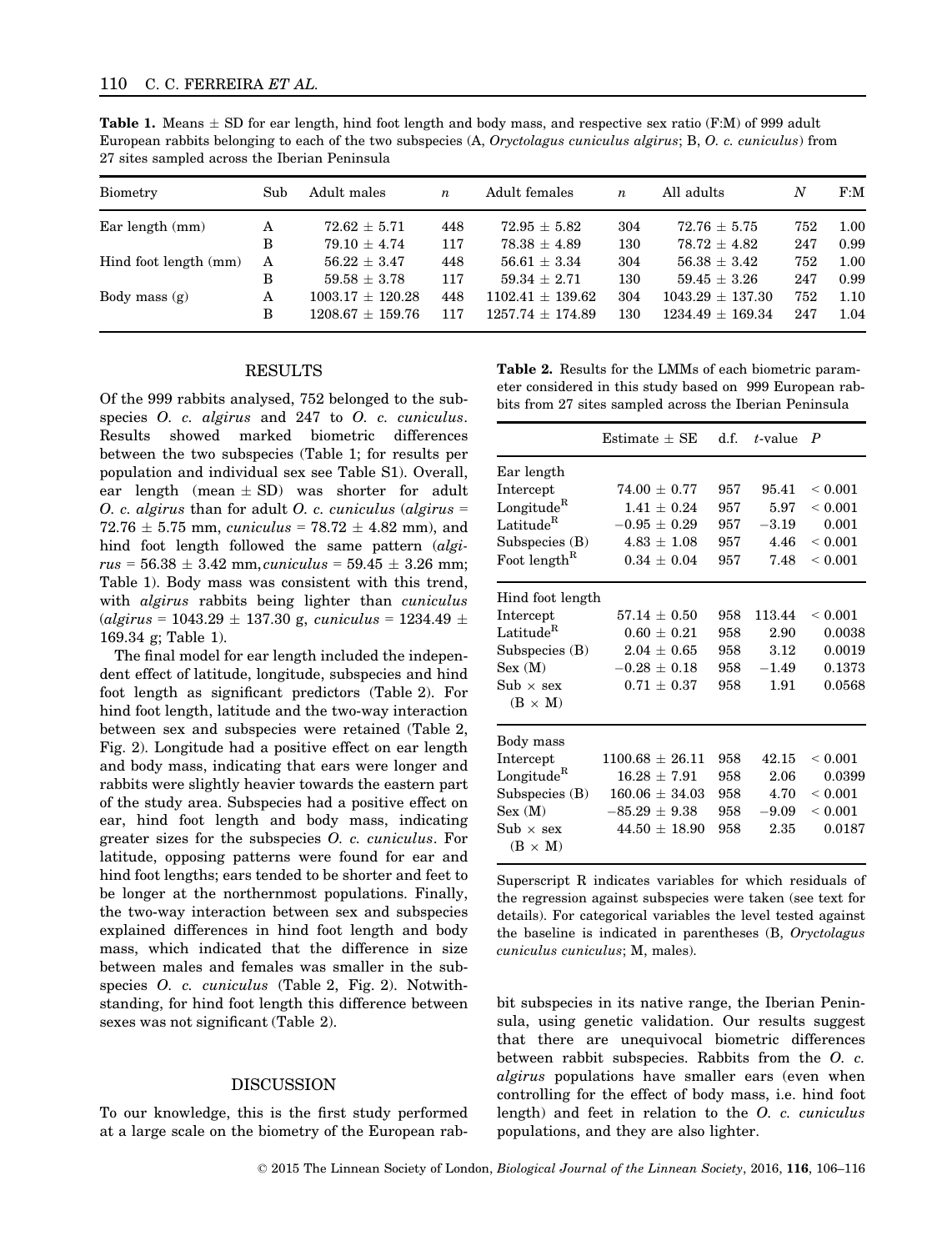

Figure 2. Effect of the interactions between sex (M, male; F, female) and subspecies (A, Oryctolagus cuniculus algirus; B, O. c. cuniculus) in ear and hind foot lengths and body mass for 999 adult European rabbits from 27 sites sampled across the Iberian Peninsula. Mean values and 95% confidence intervals are shown. An asterisk indicates a significant interaction ( $P < 0.05$ ).

Dissimilar inter-sexual non-significant trends between rabbit subspecies were also observed, with O. c. algirus males having smaller ears and feet than O. c. algirus females, and O. c. cuniculus males showing the opposite pattern (Fig. 2). This could be related to the fact that O. c. algirus reaches sexual maturity at an earlier age (and smaller body mass) than O. c. cuniculus as a result of living under different climatic conditions (Gonçalves et al., 2002). Another explanation could be related to differences in the composition and abundance of the predator communities across the Iberian Peninsula (Mathias et al., 1998; Martí & Del Moral, 2003; Palomo, Gisbert & Blanco, 2007), and thus in predation risk, which would probably affect males more than females (Villafuerte, 1994). Nevertheless, these differences were not significant, and therefore caution should be given to these considerations.

For body mass, a two-way interaction between subspecies (O. c. cuniculus) and sex (males) explained part of the variation found in the models, suggesting that there are differences between sexes and subspecies when considering body size. Our results suggest the occurrence of reversed sexual dimorphism (RSD) in both European rabbit subspecies, as females were slightly heavier than males. Furthermore, O. c. algirus, the lighter subspecies, showed higher RSD than O. c. cuniculus (Table 1), in accordance with Rensch's rule that predicts that within a lineage size dimorphism will decrease with increasing body size when the female is the larger sex (Rensch, 1950; Fairbairn, 1997). Sexual dimorphism is a pattern seen throughout the animal kingdom and is exhibited in a myriad of ways (e.g. coloration, body size). Because of their different roles in reproduction, males and females are often under selection that favours their divergent morphological appearance (Badyaev, 2002), and in mammals this is typically biased towards males (Davis & Roth, 2008). Nevertheless, RSD seems to be a common pattern in lagomorphs, also reported in Sylvilagus rabbits and in hares (genus Lepus), as well as in domestic rabbits (Davis & Roth, 2008; Alves, Ferrand & Hackländer, 2010; Rosell & de la Fuente, 2012). Larger size may be advantageous in terms of behaviour and dominance for access to a partner, or to resources, but also in terms of foraging, nest protection, breeding investment and energetics or a combination thereof (Shine, 1989). Larger female size may be related to high fecundity (as seen in the European rabbit for the O. c. cuniculus subspecies; Gonçalves et al., 2002), or reduced nest mortality (Rödel et al., 2009), a suite of traits (female dispersion, large male home-ranges, reduced aggression and a promiscuous mating system) have been proposed to favour smaller males in Sylvilagus rabbits (Davis & Roth, 2008). In the European rabbit, there are no apparent differences in mating system or foraging strategies (eco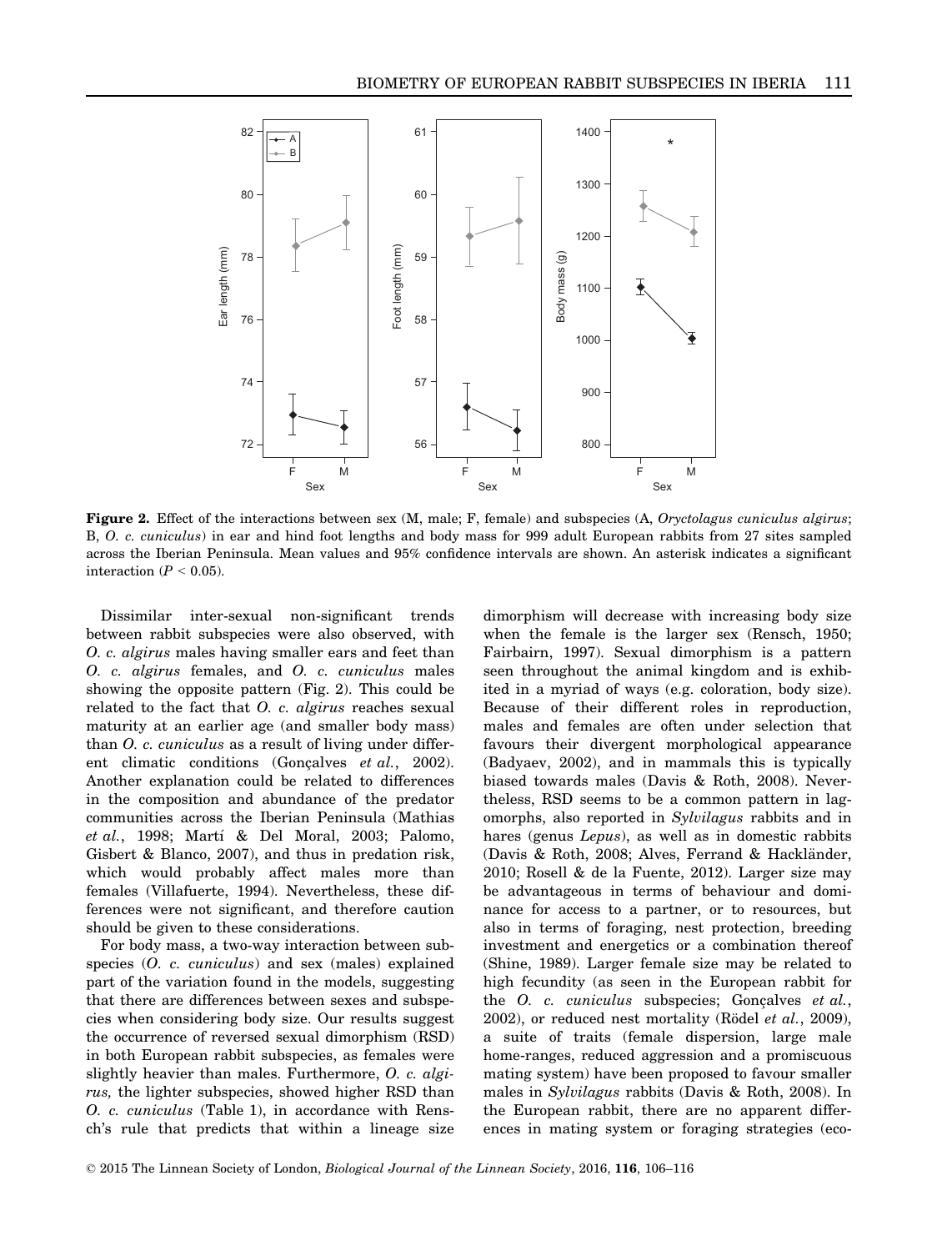logical specialization) that could explain the differences in size dimorphism between the two subspecies, and so the impact of these potential mechanisms requires further investigation.

An interesting observation in our study was that ear length, although generally smaller than for rabbit populations outside Iberia, was still larger in southern Iberian populations when controlling for the effect of subspecies and body mass (as suggested by a negative coefficient for latitude in the ear length model, Table 2). A potential explanation for this could be thermoregulation, as southern Iberia is under a Mediterranean semi-arid climate with mean annual maximum temperatures of 24 °C (Ninyerola, Pons & Roure, 2005). This phenomenon has been described also for several mammals (e.g. Lindstedt & Boyce, 1985) including other lagomorphs (e.g. genus Lepus, Stott, Jennings & Harris, 2010). Moreover, studies from Australia have shown that European rabbits introduced in a warmer environment responded by increasing the mean length of their ears (Parer & Libke, 1985). Bigger ears could provide an advantage to facilitate heat interchange (i.e. Allen's rule), probably more as a consequence of phenotypic than genetic variation (Serrat, King & Lovejoy, 2008). Nevertheless, experiments by Williams & Moore (1989, 1990) showed that although much of the variability between locations is phenotypic adaptation, there is a small, detectable genetic component of differences in ear size relative to body size. These authors argued that the growth of the extremities is not just determined by ambient temperature but also by the number of littermates. Likewise, pinnae and other organs with a thermoregulatory function are influenced by temperature and season of birth, i.e. rabbits that matured during winter could have smaller ears than those that grew in late spring and early summer. Unfortunately, our dataset did not allow for such finer-scale analyses, although we acknowledge that both season of birth and number of littermates could play a role in the variation detected between the two rabbit subspecies across the Iberian Peninsula.

Previous work on the differentiation of rabbit subspecies in Europe has relied largely on differences in either body mass (Soriguer, 1980; Villafuerte, 2002) or pelage (Callou, 2002), although in some of these studies not all rabbits were subjected to a genetic assignment of the subspecies. These variations have been attributed mainly to latitudinal effects (Callou, 2002), as the pattern is observed similarly in rabbit populations across the globe (although outside Iberia these are represented only by  $O. c.$  *cuniculus*), where an increase in body mass (and ear length) with increasing latitude is evident for both males and females, supporting Bergmann's rule (interestingly,



Figure 3. Correlation between average biometric variables (ear and hind foot lengths, and body mass) of populations of Oryctolagus cuniculus algirus and O. c. cuniculus and absolute latitude worldwide. Circles represent males and triangles represent females; closed circles and triangles denote O. c. algirus and open circles and triangles denote O. c. cuniculus. Data comprise the 27 populations included in this study with additional data collected from the following studies: Boussès (1991), Lopes Ribeiro (1981), Merton (1987), Rogers, Arthur & Soriguer (1994), Skira (1980) and Zunino (1989).

the pattern is not as clear for ear length; Fig. 3). Our results also support this evidence, as site latitude and longitude were retained in our final model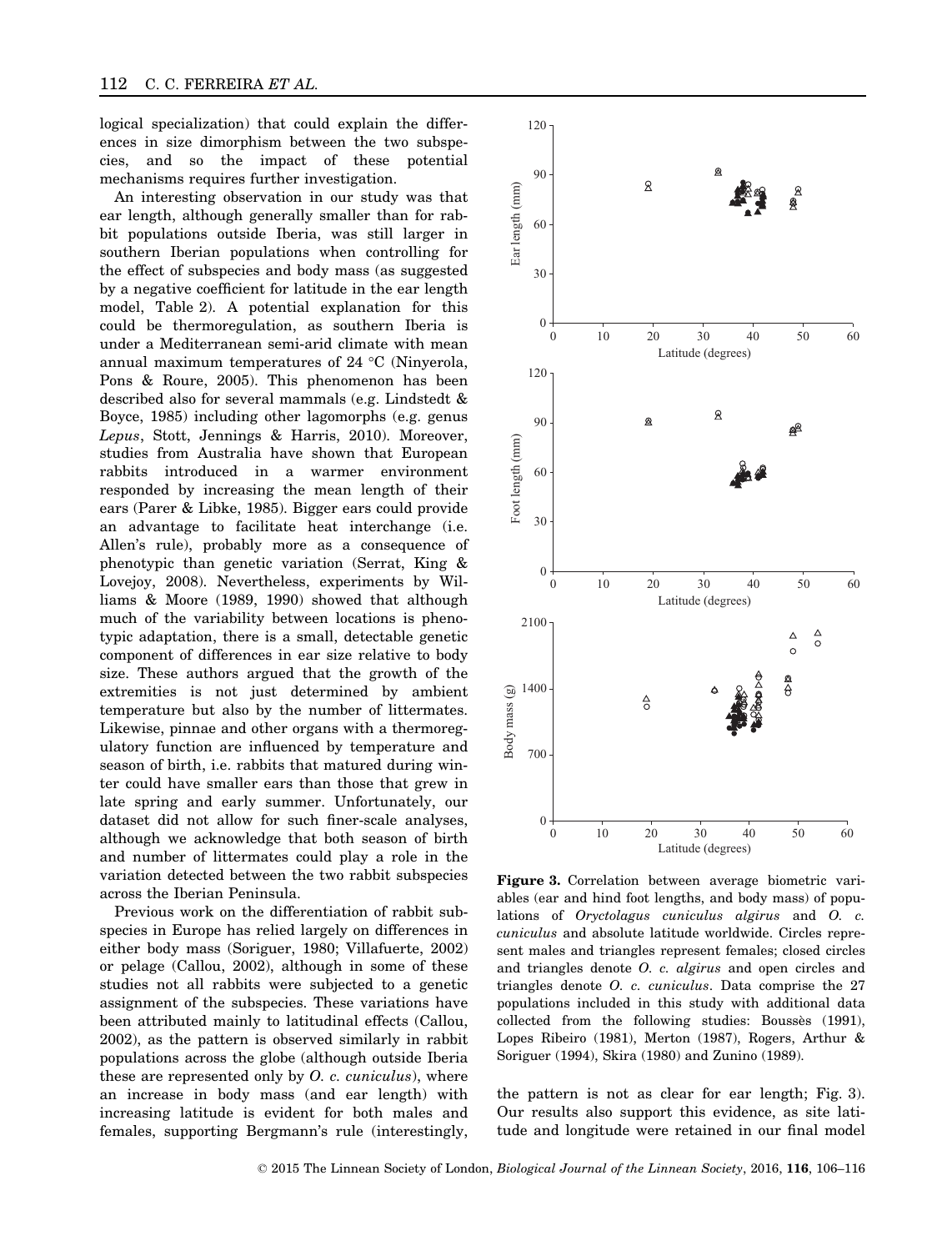for ear length, latitude for ear length and longitude for body mass. Nevertheless, the effect of subspecies was clearly stronger for all biometric variables (Table 2). These biometric differences could translate into ecological particularities of each subspecies and there is some evidence to support this. For example, since the beginning of the 20th century, the two subspecies were thought to exhibit distinct characteristics, with O. c. cuniculus usually being described as 'the larger and perhaps hardier breed' (Cabrera, 1914), which 'displayed remarkable adaptability to extreme conditions' (Gibb, 1990). These observations were further corroborated by Cockerell (1921) who drew attention to similarities between the Porto Santo rabbit and the southern European subspecies of O. cuniculus, advocating that they were the same and that both were different from the English rabbit, contrary to what had been proposed initially by Darwin. On the other hand, there is strong evidence for reproductive differences between the two subspecies with lower breeding parameters (e.g. average litter size) for the  $O$ .  $c$ . *algirus* subspecies (Goncalves et al., 2002). Osteometric and osteoscopic analyses have also shown obvious differences between the two subspecies (cranial and post-skeletal features smaller in O. c. algirus), as the result of a morphological evolution in function of their geographical position (latitude) and their environment (Callou, 2002). Therefore, the results of our study are in clear accordance with these findings, as ear and hind foot lengths, and body mass are also different between the two subspecies, within the species native range, with values lower for  $O.$   $c.$  algirus. If the differences in body size offer some reproductive advantage, they might promote not only hybridization in the secondary contact zone but also reproductive asymmetry. Despite the detection of hybrids in the wild, molecular studies have not shown the existence of asymmetric gene flow (e.g. Carneiro et al., 2014), suggesting that body size is probably not playing an important role in sexual selection, and some other behavioral mechanism (e.g. assortative mating) may be working to prevent directional mixing.

Several cases described in the literature support the idea that animal populations that have been historically geographically isolated frequently undergo speciation and can generate different species (Coyne & Orr, 2004). The ultimate differences can manifest not only at the genetic level but also morphologically [e.g. European lynx  $(Lynx \, lynx \, Linnaeus, 1758)$  and the Iberian lynx (Lynx pardinus Temminck, 1824), Ferrer & Negro, 2004]. The fossil record of O. cuniculus indicates that, at least in south-western Spain, in the area of distribution of O. c. algirus, the rabbit has undergone a marked reduction in body size during the last 5000 years (Bernáldez-Sánchez, Bernáldez-Sánchez & Viñas, 2013). The causes for this reduction in body size, also observed in wild ungulates, are not clear but may be due to climatic factors or anthropogenic influence (Bernáldez-Sánchez et al., 2013), which could have favored the morphological differentiation between subspecies. A more recent form of anthropogenic influence, e.g. through artificial selection, could also have played a role in this differentiation. Rabbit domestication was initiated approximately 1400 years ago in France, mainly to obtain meat and fur (Clutton-Brock, 1999). The larger size and productivity of the subspecies O. c. cuniculus probably favoured its selection for controlled breeding. Our results suggest that 2 Myr of independent evolutionary histories may have prompted the development of the biometric differences observed between the two European rabbit subspecies. The latter reinforces the distinctiveness of O. c. cuniculus and O. c. algirus and highlight the need for a differential assessment of the two rabbit subspecies. This can be particularly crucial for O. c. algirus, which is restricted to the south-western portion of the Iberian Peninsula (Ferrand, 2008) and presents an exceptionally high nucleotide diversity in comparison with the O. c. cuniculus populations both in Iberia and worldwide, probably as a result of the influence of historical biogeographical events (e.g. glaciations) on Iberian biota (Carneiro et al., 2009). The best way to preserve this genetic diversity, which is mirrored in the biometric differences found, would be their recognition at least as two different ESUs, and to perform distinct threat assessments using IUCN criteria, thereby ensuring the protection of the idiosyncrasies of each rabbit subspecies. A similar approach has been used for a roe deer (Capreolus capreolus Linnaeus, 1758) population isolated in southern Spain, which shows biometric differences with respect to other populations within the species range, and is currently the target of specific conservation efforts (Aragón, Braza & San José, 1998; San José, Fernández-Salguero & Redondo, 2013). Our results could also be useful to prevent the artificial admixture of rabbit subspecies caused by restocking operations through, for instance, the development of alternative methods of differentiating both rabbit subspecies in the field. Nevertheless, accurate subspecies assignation should rely on genetic analysis, as fine-tuning of alternative tools still requires further research.

## ACKNOWLEDGEMENTS<sup>§</sup>

We thank everyone involved in field samplings, especially J. Theureau and M. J. Modesto (from the Consellería de Medi Ambient, Aigua, Urbanisme i Habitatge, Generalitat Valenciana), J. M. López, C.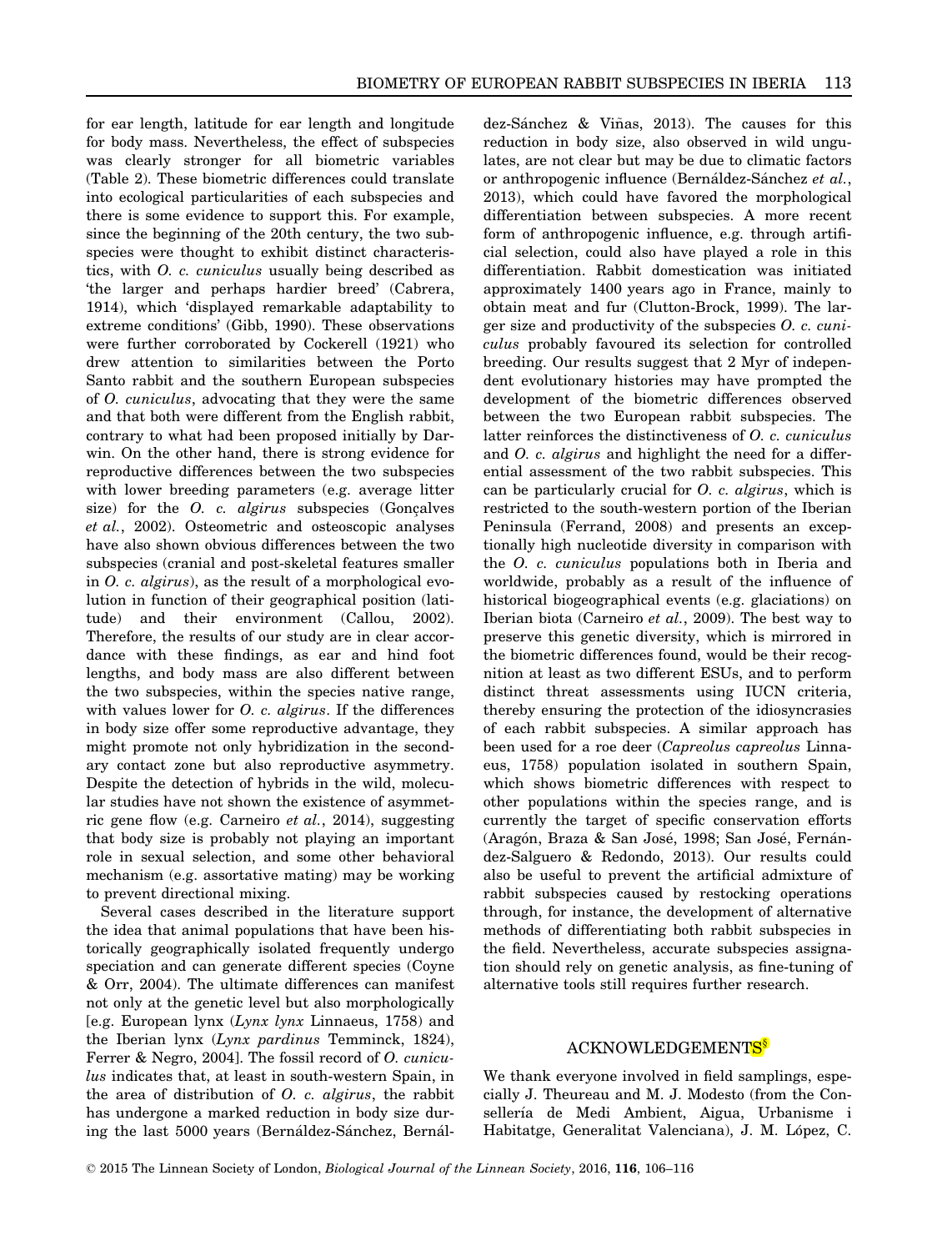Miranda and P. Llopart (from the Departament de Medi Ambient i Habitatge, Generalitat de Catalunya), VAERSA, Juan de Dios García (from Federacion de Caza de Castilla-La Mancha), and Forestal Catalana S.A. for facilitating sample collection, and J. Duarte for assistance with QGIS. This study was partially funded by Projects PAI06-170, VP-0119-07, POII09-0099-2557, CGL2009-11665, 2012-30E060, CGL2013-43197, CGL2013-43197-R, FCT research project (PTDC/BIA-EVF/111368/2009), and 'Genomics Applied to Genetic Resources' co-funded by North Portugal Regional Operational Programme 2007/ 2013 (ON.2 – O Novo Norte), under the National Strategic Reference Framework (NSRF), through the European Regional Development Fund (ERDF). C.F. was supported by a PhD grant (Ref. SFRH/BD/ 22084/2005) and a postdoctoral grant (Ref. SFRH/ BPD/88643/2012), and J.B.-A. by a postdoctoral grant  $(Ref. SFRH/BPD/65464/2009)$  all from the Fundação para a Ci^encia e Tecnologia of the Ministerio da Ci^encia, Tecnologia e Ensino Superior, Portuguese government. C.F. is currently supported by a Marie Curie Outgoing International Fellowship for Career Development (PIOF-GA-2013-621571) within the 7th Framework Programme of the European Union. M.D.-M. is currently funded by Consejería de Economía, Inovación, Ciencia y Empleo of Junta de Andalucía, and the European Union's Seventh Framework Programme for research, technological development and demonstration under grant agreement 267226. C.A.R.-S. was supported by a doctoral grant from the National Council of Science and Technology of Mexico (CONACyT). P.C.A. was supported by an FCT sabbatical grant (SFRH/BSAB/1278/2012) and by FLAD (Luso-American Foundation). Special thanks go to Prof. John A. Allen, Dr Andrew Smith and three anonymous reviewers for their helpful comments on previous versions of the manuscript. The authors have no conflict of interest to declare.

## REFERENCES

- Alves PC, Ferrand N, Hackländer K. 2010. Lagomorph biology: evolution, ecology, and conservation. Berlin: Springer.
- Aragón S, Braza F, San José C. 1998. Variation in skull morphology of roe deer (Capreolus capreolus) in western Europe. Journal of Mammalogy 79: 131–140.
- Badyaev AV. 2002. Growing apart: an ontogenetic perspective on the evolution of sexual size dimorphism. Trends in Ecology and Evolution 17: 369–378.
- Beaucournu JC, Launay H. 1990. Les puces (Siphonaptera) de France et du Bassin Méditerranéen Occidental. Collection Faune de France 76, Fédération Française des Sociétés de Sciences Naturelles, Paris.
- Beaucournu JC, Marquez F. 1987. Caenopsylla laptevi ibera ssp. nova (Siphonaptera, Leptosyllidae) est la Caenopsylla inféodée au lapin de garenne dans la Péninsule Ibérique. Revue Iberique de Parasitologie 47: 93–99.
- Bernáldez-Sánchez E, Bernáldez-Sánchez M, Viñas EG. 2013. "Campos de hoyos", campos de compost? Estudio tafonómico y paleobiológico del sector de La Gallega del yacimiento de Valencina de la Concepcion (Sevilla). In: Sanjuán LG, Vargas JM, Pérez VH, Briones R, Moreno TR, eds. El asentamiento prehistórico de Valencina de la concepción (Sevilla). investigación y tutela en el 150 aniversario del Descubrimiento de La Pastora. Universidad de Sevilla.
- Biju-Duval C, Ennafaa H, Dennebouy N, Monnerot M, Mignotte F, Soriguer R, Gaaied A, Hili AJ, Mounolou C. 1991. Mitochondrial DNA evolution in Lagomorphs: origin of systematic heteroplasmy and organization of diversity in European rabbits. Journal of Molecular Evolution 33: 92–102.
- Bilton DT, Mirol PM, Mascheretti S, Fredga K, Zima J, Searle JB. 1998. Mediterranean Europe as an area of endemism for small mammals rather than a source of northwards postglacial colonization. Proceedings of the Royal Society London Series B 265: 1219–1226.
- Boussès P. 1991. Biologie de population d'un vertebré phytophage introduit. Le lapin (Oryctolagus cuniculus) dans les ^ıles subantarctiques de Kerguelen. D. Phil. Thesis, Rennes 1 University, France.
- Branco M, Ferrand N, Monnerot M. 2000. Phylogeography of the European rabbit (Oryctolagus cuniculus) in the Iberian Peninsula inferred from RFLP analysis of the cytochrome b gene. Heredity 85: 307-317.
- Branco M, Monnerot M, Ferrand N, Templeton AR. 2002. Postglacial dispersal of the European rabbit (Oryctolagus cuniculus) on the Iberian Peninsula reconstructed from nested clade and mismatch analyses of mitochondrial DNA genetic variation. Evolution 56: 792–803.
- Cabrera A. 1914. Fauna ibérica: mamíferos. Madrid, Spain: Museo Nacional de Ciencias Naturales.
- Callou C. 2002. De la garenne au clapier: étude archéozoologique du Lapin en Europe occidentale. Mémoires du Museum national d'Histoire naturelle 189: 1–358.
- Carneiro M, Ferrand N, Nachman MW. 2009. Recombination and speciation: loci near centromeres are more differentiated than loci near telomeres between subspecies of the European rabbit (Oryctolagus cuniculus). Genetics 181: 593–606.
- Carneiro M, Blanco-Aguiar JA, Villafuerte R, Ferrand N, Nachman MW. 2010. Speciation in the European rabbit (Oryctolagus cuniculus): islands of differentiation on the Xchromosome and autosomes. Evolution 64: 3443–3460.
- Carneiro M, Baird SJE, Afonso S, Ramırez E, Tarroso P, Teotonio H, Villafuerte R, Nachman NW, Ferrand N. 2013. Steep clines within a highly permeable genome across a hybrid zone between two subspecies of the European rabbit. Molecular Ecology 22: 2511–2525.
- Carneiro M, Albert FW, Afonso S, Pereira RJ, Burbano H, Campos R, Melo-Ferreira J, Blanco-Aguiar JA, Villafuerte R, Nachman MW, Good JM, Ferrand N. 2014.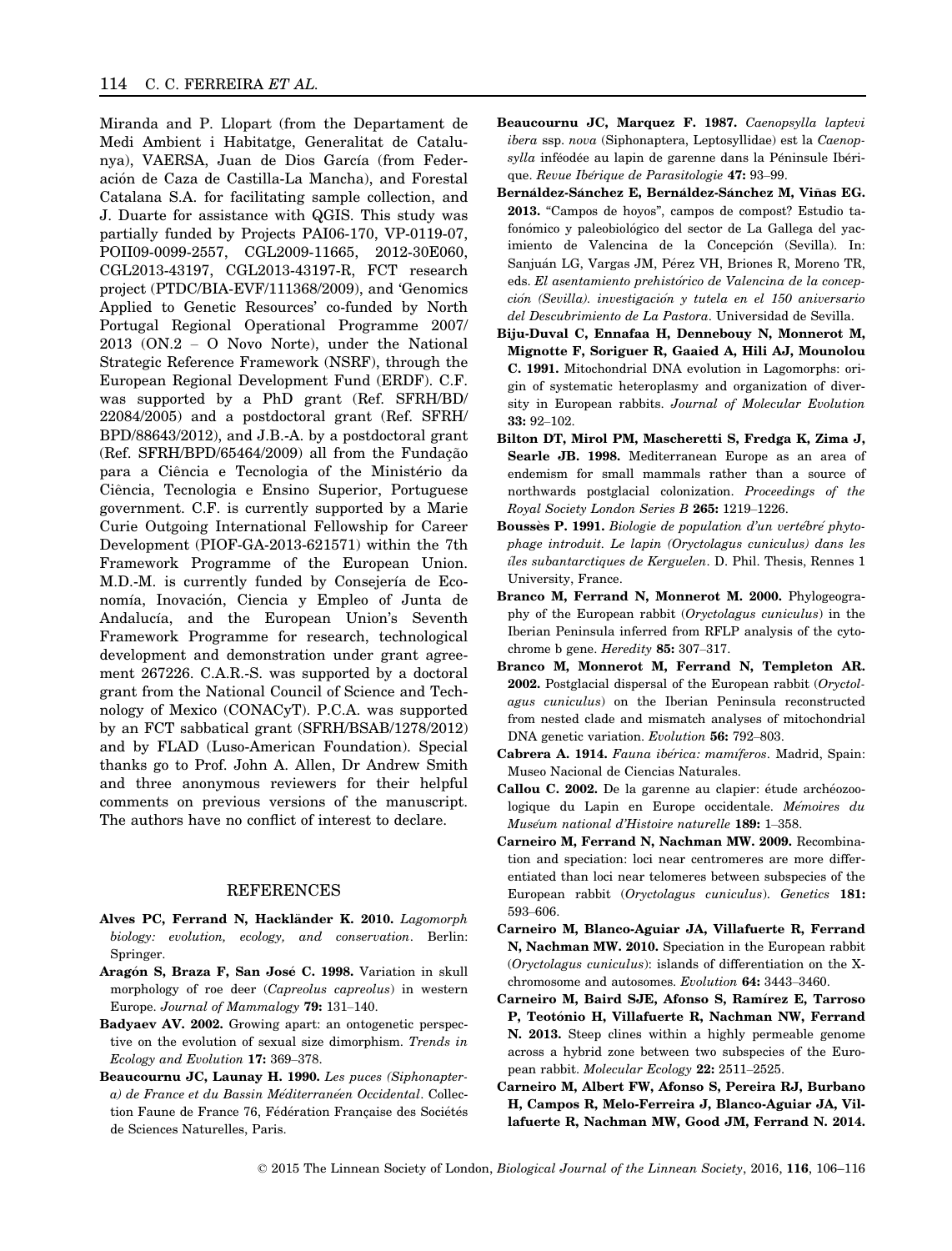The genomic architecture of population divergence between subspecies of the European rabbit. PLoS Genetics 10: e1003519. doi:10.1371/journal.pgen.1003519.

- Clutton-Brock JA. 1999. Natural history of domesticated mammals. Cambridge: Cambridge University Press.
- Cockerell TDA. 1921. Natural history of Porto Santo. Nature 107: 10–11.
- Coyne JA, Orr HA. 2004. Speciation. Sunderland, MA: Sinauer Associates.
- Crandall KA, Bininda-Emonds ORP, Mace GM, Wayne RK. 2000. Considering evolutionary processes in conservation biology. Trends in Ecology and Evolution 15: 290–295.
- Davis CM, Roth VL. 2008. The evolution of sexual size dimorphism in cottontail rabbits (Sylvilagus, Leporidae). Biological Journal of the Linnean Society 95: 141–156.
- Delibes-Mateos M, Delibes M, Ferreras P, Villafuerte R. 2008a. Key role of European rabbits in the conservation of the western Mediterranean Basin Hotspot. Conservation Biology 22: 1106–1117.
- Delibes-Mateos M, Ramırez E, Ferreras P, Villafuerte R. 2008b. Translocations as a risk for the conservation of European wild rabbit Oryctolagus cuniculus subspecies. Oryx 42: 1–6.
- Fairbairn DJ. 1997. Allometry for sexual size dimorphism: pattern and process in the coevolution of body size in males and females. Annual Review of Ecology, Evolution, and Systematics 28: 659–687.
- Ferrand N. 2008. Inferring the evolutionary history of the European rabbit (Oryctolagus cuniculus) from molecular markers. In: Alves PC, Ferrand N, Hackländer K, eds. Lagomorph biology: evolution, ecology, and conservation. Berlin: Springer, 47–63.
- Ferreira C, Touza J, Rouco C, Dıaz-Ruiz F, Fernandezde-Simon J, Rıos-Saldana CA, Ferreras P, Villafuerte ~ R, Delibes-Mateos M. 2014. Habitat management as a generalized tool to boost European rabbit Oryctolagus cuniculus populations in the Iberian Peninsula: a cost-effectiveness analysis. Mammal Review 44: 30–43.
- Ferrer M, Negro JJ. 2004. The near extinction of two large European predators: super specialists pay a price. Conservation Biology 18: 344–349.
- Geraldes A, Ferrand N, Nachman MW. 2006. Contrasting patterns of introgression at X-linked loci across the hybrid zone between subspecies of the European rabbit (Oryctolagus cuniculus). Genetics 173: 919–933.
- Geraldes A, Carneiro M, Delibes-Mateos M, Villafuerte R, Nachman MW, Ferrand N. 2008. Reduced introgression of the Y chromosome between subspecies of the European rabbit (Oryctolagus cuniculus) in the Iberian Peninsula. Molecular Ecology 17: 4489–4499.
- Gibb JA. 1990. The European rabbit, Oryctolagus cuniculus. In: Chapeman JA, Flux JEC, eds. Rabbits, hares and pikas. Gland, Switzerland: IUCN, 116–120.
- Goncalves H, Alves PC, Rocha A. 2002. Seasonal variation in the reproductive activity of the wild rabbits (Oryctolagus cuniculus algirus) in a Mediterranean ecosystem. Wildlife Research 29: 165–173.
- Graham MH. 2003. Confronting multicollinearity in ecological multiple regression.  $Ecology$  84: 2809–2815.
- Hewitt GM. 2000. The genetic legacy of the Quaternary ice ages. Nature 405: 907–913.
- Hey J, Waples RS, Arnold ML, Bultin RK, Harrison RG. 2003. Understanding and confronting species uncertainty in biology and conservation. Trends in Ecology and Evolution 18: 597–603.
- Launay H. Beaucournu JC. 1982. Critères taxinomiques et essai de paleobiogeographie de deux especes jumelles, Xenopsylla ramesis (Rothschild, 1904) et Xenopsylla cunicularis SMIT, 1957 (Siphonaptera, Pulicidae): approche biométrique. Annales de la Société Entomologique de France (N.S.) 18:43–54.
- Lindstedt SL, Boyce MS. 1985. Seasonality, fasting endurance, and body size in mammals. American Naturalist 125: 873–878.
- Lopes Ribeiro O. 1981. Quelques données sur la biologie du lapin de garenne (Oryctolagus cuniculus, L.) au Portugal (Contenda Sudest de Portugal). Trujillo, Spain: XV Congresso International de Fauna Cinegetica y Silvestre.
- Martí R, Del Moral JC. 2003. Atlas de las Aves Reproductoras de España. Madrid: Dirección General de Conservación de la Naturaleza-Sociedad Española de Ornitología.
- Mathias ML, Santos-Reis M, Palmeirim J, Ramalhinho M. 1998. Mamíferos de Portugal, Edições. Lisbon: INAPA.
- Merton D. 1987. Eradication of rabbits from Round Island, Mauritius: a conservation success story. Dodo 24: 19–44.
- Moritz C. 1999. Conservation units and translocations: strategies for conserving evolutionary processes. Hereditas 130: 217–228.
- Ninyerola M, Pons X, Roure JM. 2005. Atlas Climatico Digital de la Península Ibérica. Metodología y aplicaciones en bioclimatología y geobotánica. Bellaterra: Universidad Autónoma de Barcelona.
- O'Brien SJ, Mayr E. 1991. Bureaucratic mischief: recognizing endangered species and subspecies. Science 251: 1187– 1188.
- Palomo LJ, Gisbert J, Blanco JC. 2007. Atlas y Libro Rojo de los Mamíferos terrestres de España. Madrid, Spain: Direccion General para la Biodiversidad-SECEM-SECEMU
- Parer I, Libke JA. 1985. Distribution of rabbit, Oryctolagus cuniculus, warrens in relation to soil type. Australian Wildlife Research 12: 387–405.
- R Core Team. 2014. R: a language and environment for statistical computing. R Foundation for Statistical Computing, Vienna, Austria. Available at: http://www.R-project.org/
- Randi E. 2007. Phylogeography of south European mammals. In: Weiss S, Ferrand N, eds. Phylogeography of Southern European Refugia. Amsterdam: Springer, 101–126.
- Rensch B. 1950. Die abhangigkeit der relativen sexualdifferenz von der korpergrosse. Bonner Zoologische Beitrage 1: 58–69.
- Rödel HG, Starkloff A, Seltmann MW, Prager G, von Holst D. 2009. Causes and predictors of nest mortality in a European rabbit population. Mammalian Biology 74: 200– 211.